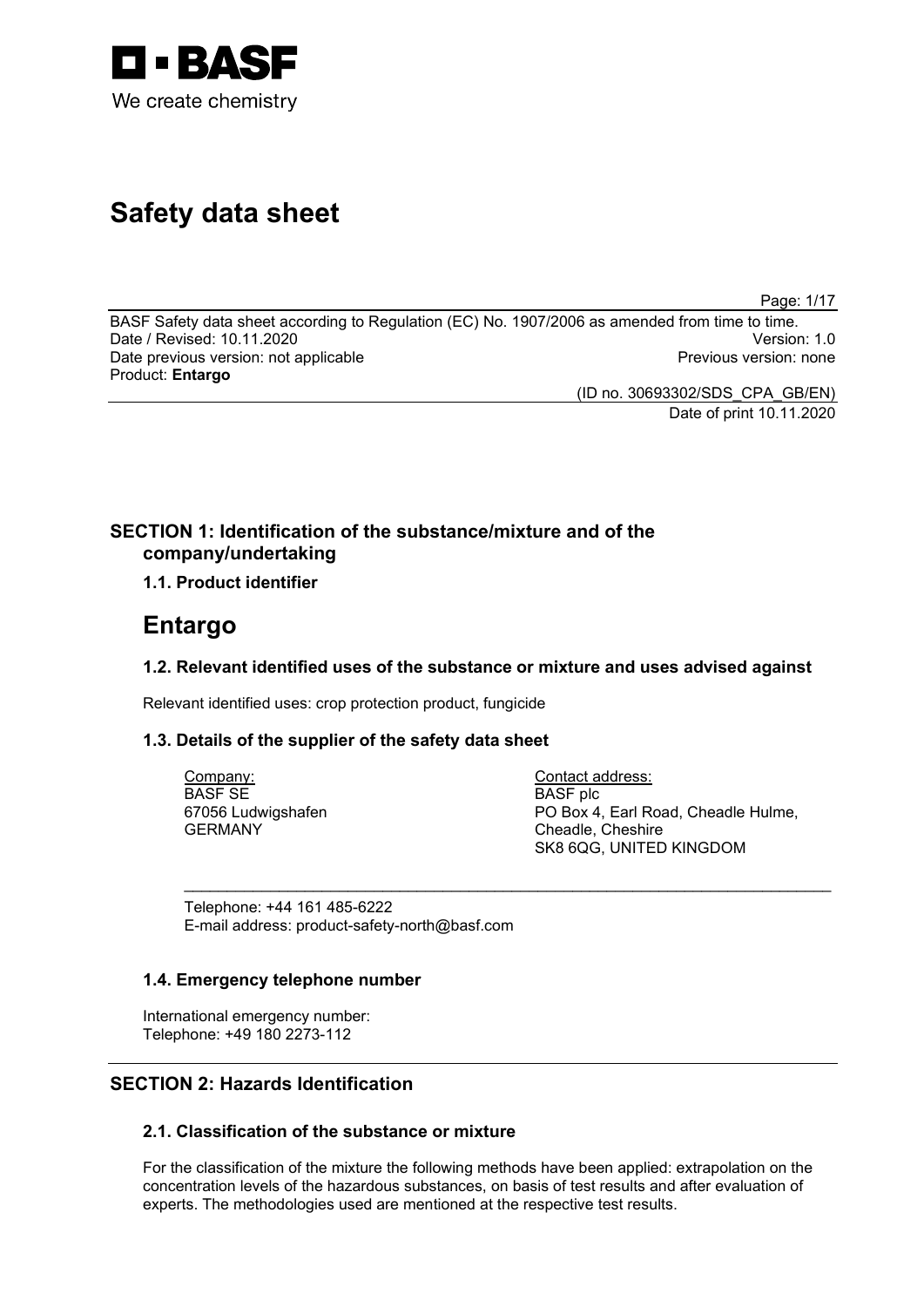BASF Safety data sheet according to Regulation (EC) No. 1907/2006 as amended from time to time. Date / Revised: 10.11.2020<br>
Date previous version: not applicable<br>
Date previous version: not applicable<br>
Date previous version: none Date previous version: not applicable Product: **Entargo**

> (ID no. 30693302/SDS\_CPA\_GB/EN) Date of print 10.11.2020

## According to Regulation (EC) No 1272/2008 [CLP]

Skin Sens. 1A Aquatic Chronic 2

For the classifications not written out in full in this section the full text can be found in section 16.

## **2.2. Label elements**

Globally Harmonized System (GHS) in accordance with UK regulations.

Pictogram:



Signal Word: Warning

| <b>Hazard Statement:</b><br>H317<br>H411<br>EUH401                             | May cause an allergic skin reaction.<br>Toxic to aquatic life with long lasting effects.<br>To avoid risks to human health and the environment, comply with the<br>instructions for use.    |
|--------------------------------------------------------------------------------|---------------------------------------------------------------------------------------------------------------------------------------------------------------------------------------------|
| <b>Precautionary Statement:</b><br>P <sub>101</sub>                            | If medical advice is needed, have product container or label at hand.                                                                                                                       |
| Precautionary Statements (Prevention):<br>P <sub>261</sub><br>P <sub>280</sub> | Avoid breathing mist.<br>Wear protective gloves/clothing/eye protection.                                                                                                                    |
| Precautionary Statements (Response):<br>P302 + P352<br>P333 + P313             | IF ON SKIN: Wash with plenty of soap and water.<br>If skin irritation or rash occurs: Get medical attention.                                                                                |
| Precautionary Statements (Disposal):<br>P <sub>501</sub>                       | Dispose of contents/container to a licensed hazardous-waste disposal<br>contractor or collection site except for empty clean containers which can<br>be disposed of as non-hazardous waste. |

Labeling of special preparations (GHS): EUH208: May produce an allergic reaction. Contains: 1,2-benzisothiazol-3(2H)-one, 2 methylisothiazol-3(2H)-one

Page: 2/17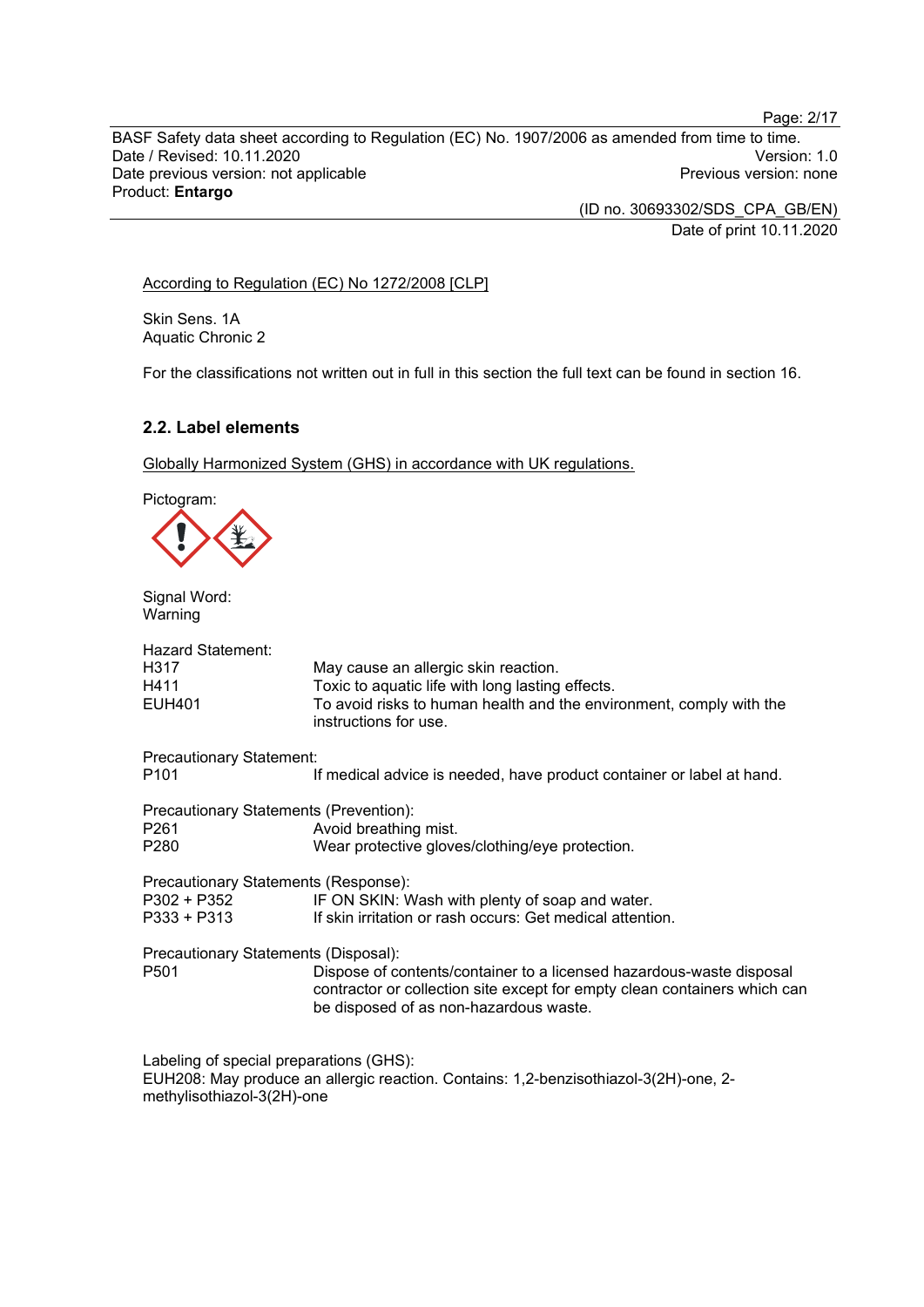BASF Safety data sheet according to Regulation (EC) No. 1907/2006 as amended from time to time. Date / Revised: 10.11.2020<br>
Date previous version: not applicable<br>
Date previous version: not applicable<br>
Date previous version: none Date previous version: not applicable Product: **Entargo**

(ID no. 30693302/SDS\_CPA\_GB/EN)

Date of print 10.11.2020

Page: 3/17

According to Regulation (EC) No 1272/2008 [CLP]

Hazard determining component(s) for labelling: boscalid

### **2.3. Other hazards**

According to Regulation (EC) No 1272/2008 [CLP]

See section 12 - Results of PBT and vPvB assessment.

If applicable information is provided in this section on other hazards which do not result in classification but which may contribute to the overall hazards of the substance or mixture.

## **SECTION 3: Composition/Information on Ingredients**

### **3.1. Substances**

Not applicable

### **3.2. Mixtures**

Chemical nature

crop protection product, fungicide, suspension concentrate (SC)

Hazardous ingredients (GHS) according to Regulation (EC) No. 1272/2008

boscalid (iso), water moist Content (W/W): 42.4 % CAS Number: 188425-85-6

Aquatic Chronic 2 H411

Benzenesulfonic acid, hydroxy-, polymer with formaldehyde, phenol and urea, sodium salt Content (W/W):  $<$  3 % CAS Number: 102980-04-1 Eye Dam./Irrit. 2 Aquatic Chronic 3 H319, H412

2-methylisothiazol-3(2H)-one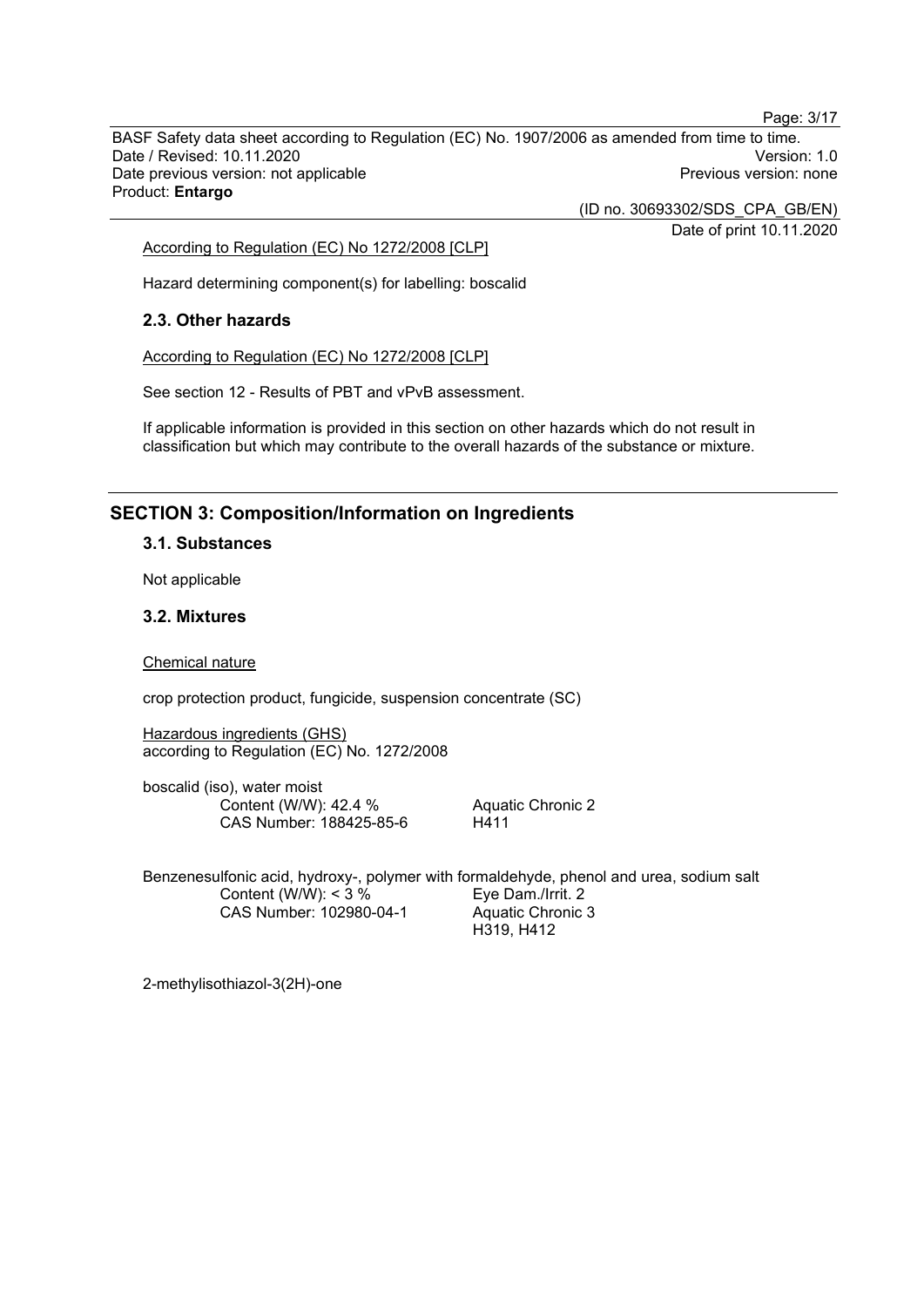Page: 4/17

BASF Safety data sheet according to Regulation (EC) No. 1907/2006 as amended from time to time. Date / Revised: 10.11.2020<br>Date previous version: not applicable  $\qquad \qquad$   $\qquad \qquad$  Previous version: none Date previous version: not applicable Product: **Entargo**

(ID no. 30693302/SDS\_CPA\_GB/EN)

Date of print 10.11.2020

Content (W/W): < 0.01 % CAS Number: 2682-20-4 EC-Number: 220-239-6 REACH registration number: 01- 2120764690-50 INDEX-Number: 613-326-00-9

Acute Tox. 2 (Inhalation - dust) Acute Tox. 3 (oral) Acute Tox. 3 (dermal) Skin Corr./Irrit. 1B Eye Dam./Irrit. 1 Skin Sens. 1A Aquatic Acute 1 Aquatic Chronic 1 M-factor acute: 10 M-factor chronic: 1 H330, H317, H314, H301 + H311, H400, H410 EUH071

Specific concentration limit: Skin Sens. 1A: >= 0.0015 %

Propane-1,2-diol

Content (W/W): < 10 % CAS Number: 57-55-6 EC-Number: 200-338-0 REACH registration number: 01- 2119456809-23

For the classifications not written out in full in this section, including the hazard classes and the hazard statements, the full text is listed in section 16.

## **SECTION 4: First-Aid Measures**

### **4.1. Description of first aid measures**

Remove contaminated clothing.

Show container, label and/or safety data sheet to physician.

If inhaled: Keep patient calm, remove to fresh air, seek medical attention.

On skin contact: Wash thoroughly with soap and water

On contact with eyes: Wash affected eyes for at least 15 minutes under running water with eyelids held open.

On ingestion: Immediately rinse mouth and then drink 200-300 ml of water, seek medical attention.

### **4.2. Most important symptoms and effects, both acute and delayed**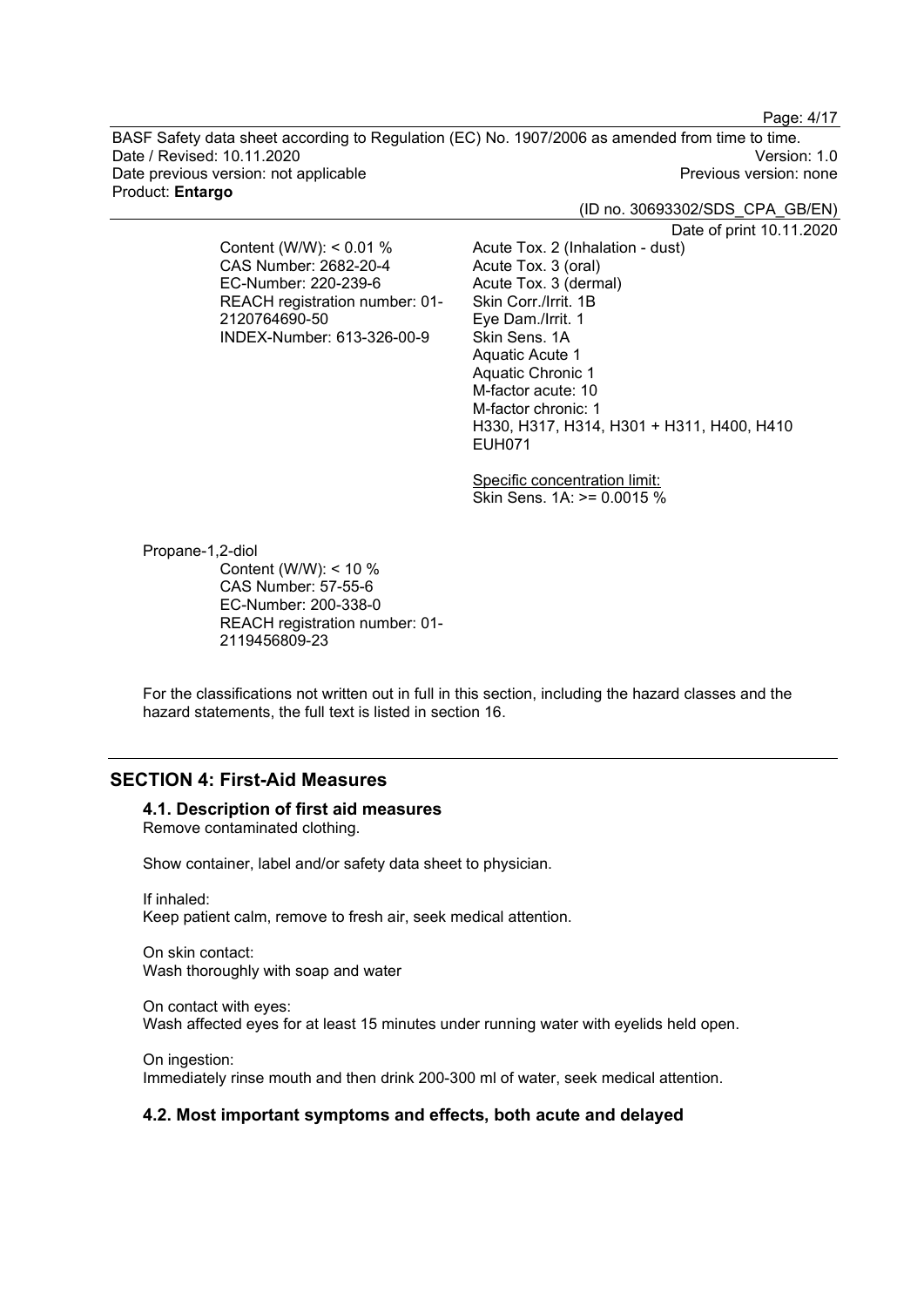Page: 5/17

BASF Safety data sheet according to Regulation (EC) No. 1907/2006 as amended from time to time. Date / Revised: 10.11.2020<br>Date previous version: not applicable  $\qquad \qquad$   $\qquad \qquad$  Previous version: none Date previous version: not applicable Product: **Entargo**

(ID no. 30693302/SDS\_CPA\_GB/EN)

Date of print 10.11.2020

Symptoms: (Further) symptoms and / or effects are not known so far, Information, i.e. additional information on symptoms and effects may be included in the GHS labeling phrases available in Section 2 and in the Toxicological assessments available in Section 11.

### **4.3. Indication of any immediate medical attention and special treatment needed**

Treatment: Treat according to symptoms (decontamination, vital functions), no known specific antidote.

## **SECTION 5: Fire-Fighting Measures**

## **5.1. Extinguishing media**

Suitable extinguishing media: water spray, carbon dioxide, foam, dry powder

### **5.2. Special hazards arising from the substance or mixture**

Endangering substances: carbon monoxide, Carbon dioxide, hydrogen chloride, hydrogen cyanide, nitrogen oxides, sulfur oxides, halogenated compounds, organochloric compounds Advice: The substances/groups of substances mentioned can be released in case of fire.

## **5.3. Advice for fire-fighters**

Special protective equipment: Wear self-contained breathing apparatus and chemical-protective clothing.

Further information:

In case of fire and/or explosion do not breathe fumes. Keep containers cool by spraying with water if exposed to fire. Collect contaminated extinguishing water separately, do not allow to reach sewage or effluent systems. Dispose of fire debris and contaminated extinguishing water in accordance with official regulations.

## **SECTION 6: Accidental Release Measures**

## **6.1. Personal precautions, protective equipment and emergency procedures**

Do not breathe vapour/spray. Use personal protective clothing. Avoid contact with the skin, eyes and clothing.

### **6.2. Environmental precautions**

Do not discharge into the subsoil/soil. Do not discharge into drains/surface waters/groundwater.

Do not allow contamination of public drains or surface or ground waters. Inform local water plc if spillage enters drains and the Environment Agency (England & Wales), the Scottish Environmental Protection Agency (Scotland), or the Environment and Heritage Service (Northern Ireland) if it enters surface or ground waters. Keep people and animals away.

## **6.3. Methods and material for containment and cleaning up**

For small amounts: Pick up with suitable absorbent material (e.g. sand, sawdust, general-purpose binder, kieselguhr).

For large amounts: Dike spillage. Pump off product.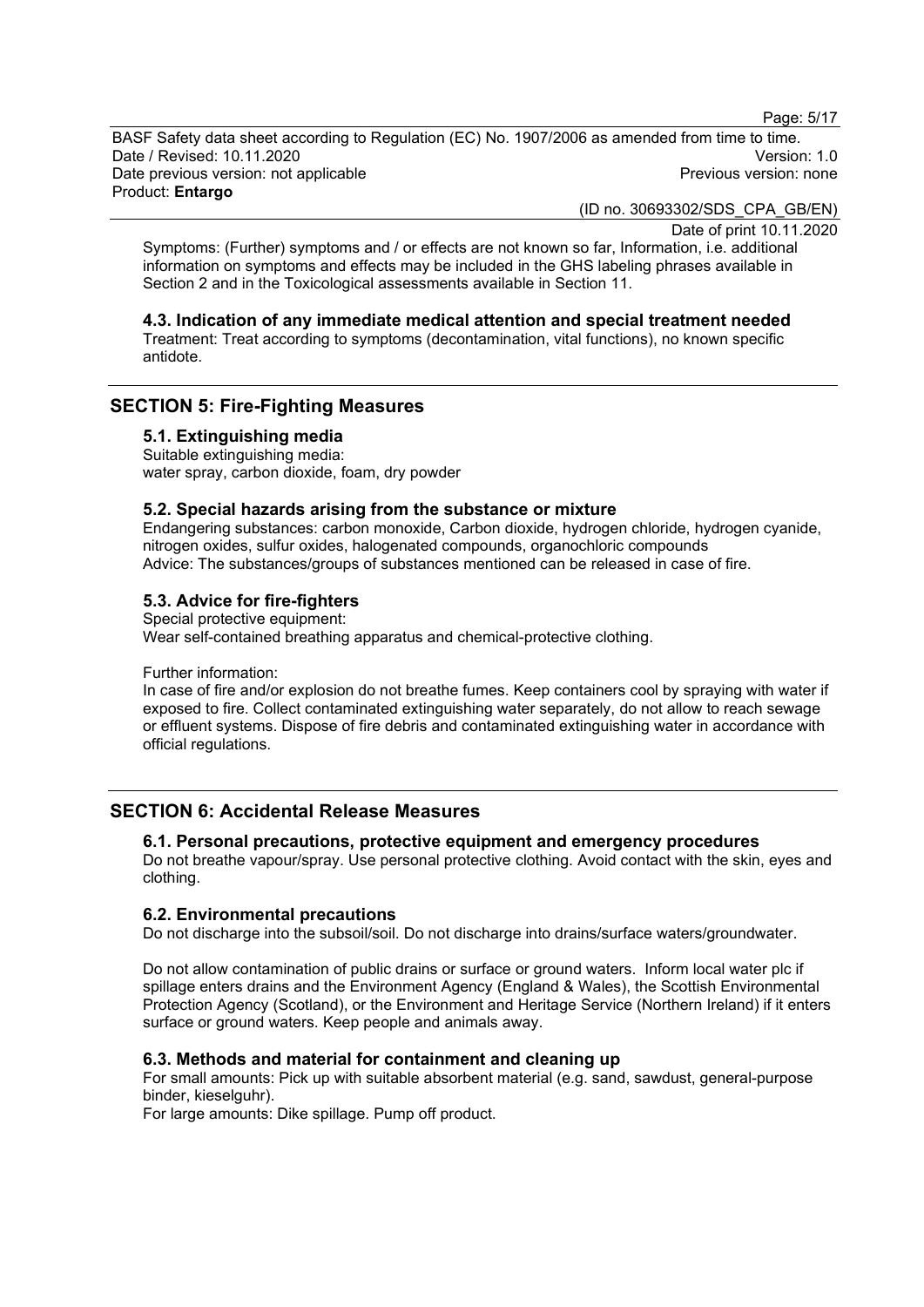Page: 6/17

BASF Safety data sheet according to Regulation (EC) No. 1907/2006 as amended from time to time. Date / Revised: 10.11.2020<br>Date previous version: not applicable  $\qquad \qquad$  Previous version: none Date previous version: not applicable

Product: **Entargo**

(ID no. 30693302/SDS\_CPA\_GB/EN)

Date of print 10.11.2020

Dispose of absorbed material in accordance with regulations. Collect waste in suitable containers, which can be labeled and sealed. Clean contaminated floors and objects thoroughly with water and detergents, observing environmental regulations. Wear suitable protective equipment.

### **6.4. Reference to other sections**

Information regarding exposure controls/personal protection and disposal considerations can be found in section 8 and 13.

## **SECTION 7: Handling and Storage**

### **7.1. Precautions for safe handling**

Ensure thorough ventilation of stores and work areas. No special measures necessary if stored and handled correctly. When using do not eat, drink or smoke. Hands and/or face should be washed before breaks and at the end of the shift.

Protection against fire and explosion:

No special precautions necessary. The substance/product is non-combustible. Product is not explosive.

## **7.2. Conditions for safe storage, including any incompatibilities**

Segregate from foods and animal feeds. Further information on storage conditions: Keep away from heat. Protect from direct sunlight.

Protect from temperatures below: 0 °C

Changes in the properties of the product may occur if substance/product is stored below indicated temperature for extended periods of time.

Protect from temperatures above: 40 °C

Changes in the properties of the product may occur if substance/product is stored above indicated temperature for extended periods of time.

## **7.3. Specific end use(s)**

For the relevant identified use(s) listed in Section 1 the advice mentioned in this section 7 is to be observed.

## **SECTION 8: Exposure Controls/Personal Protection**

## **8.1. Control parameters**

Components with occupational exposure limits

57-55-6: Propane-1,2-diol TWA value 474 mg/m3 ; 150 ppm (WEL/EH 40 (UK)), Total vapour and particulates TWA value 10 mg/m3 (WEL/EH 40 (UK)), Particulate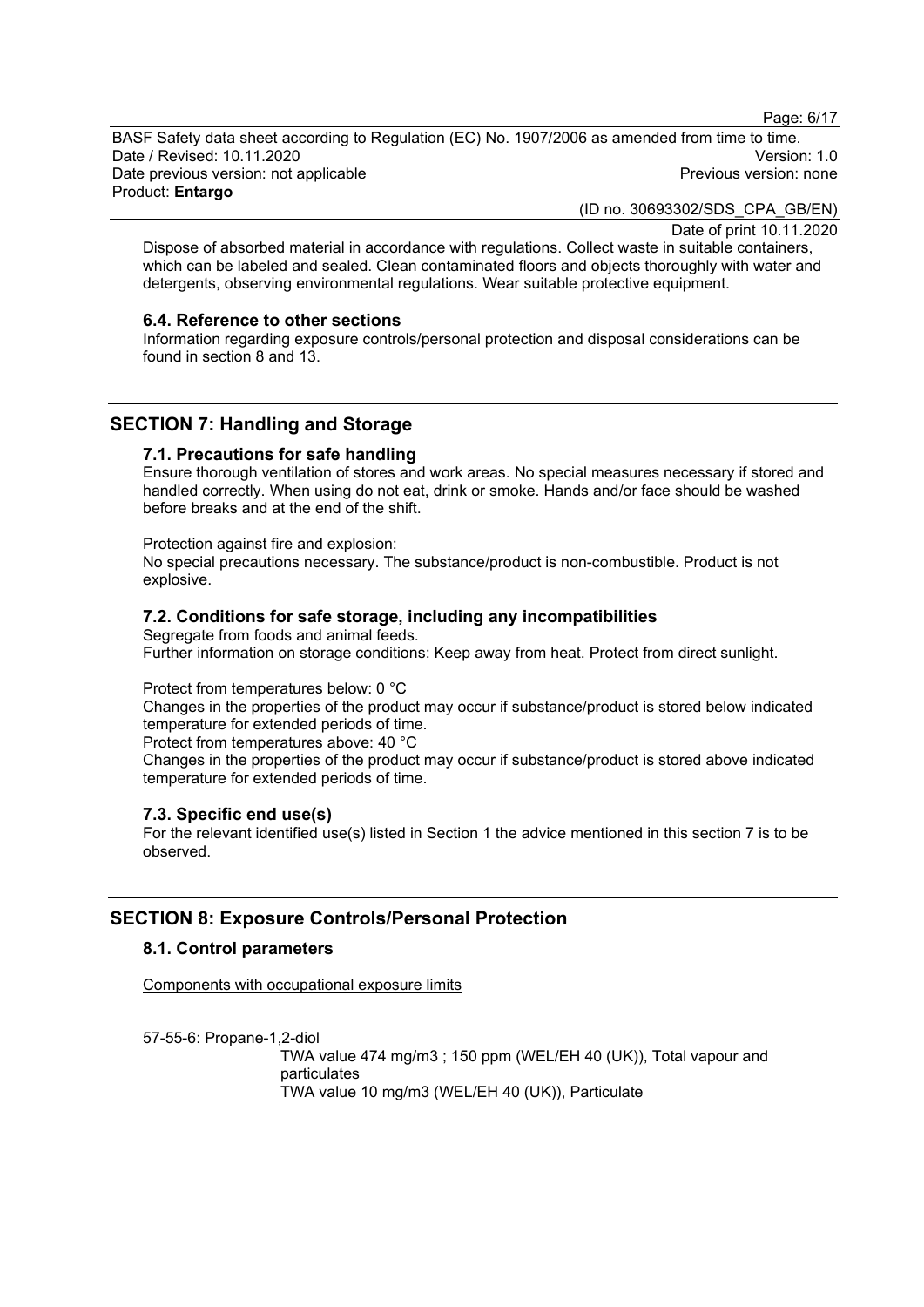Page: 7/17

BASF Safety data sheet according to Regulation (EC) No. 1907/2006 as amended from time to time. Date / Revised: 10.11.2020<br>Date previous version: not applicable  $\qquad \qquad$   $\qquad \qquad$  Previous version: none Date previous version: not applicable Product: **Entargo**

(ID no. 30693302/SDS\_CPA\_GB/EN)

Date of print 10.11.2020

Refer to the current edition of HSE Guidance Note EH40 Occupational Exposure Limits (United Kingdom). For normal use and handling refer to the product label/leaflet.

## **8.2. Exposure controls**

Personal protective equipment

Respiratory protection:

Suitable respiratory protection for higher concentrations or long-term effect: Combination filter for gases/vapours of organic, inorganic, acid inorganic and alkaline compounds (e.g. EN 14387 Type ABEK).

#### Hand protection:

Suitable chemical resistant safety gloves (EN 374) also with prolonged, direct contact (Recommended: Protective index 6, corresponding > 480 minutes of permeation time according to EN 374): E.g. nitrile rubber (0.4 mm), chloroprene rubber (0.5 mm), butyl rubber (0.7 mm) etc.

#### Eye protection:

Safety glasses with side-shields (frame goggles) (e.g. EN 166)

#### Body protection:

Body protection must be chosen depending on activity and possible exposure, e.g. apron, protecting boots, chemical-protection suit (according to EN 14605 in case of splashes or EN ISO 13982 in case of dust).

### General safety and hygiene measures

The statements on personal protective equipment in the instructions for use apply when handling crop-protection agents in final-consumer packing. Wearing of closed work clothing is recommended. Store work clothing separately. Keep away from food, drink and animal feeding stuffs.

## **SECTION 9: Physical and Chemical Properties**

### **9.1. Information on basic physical and chemical properties**

| Form:            | liquid                                                                                          |
|------------------|-------------------------------------------------------------------------------------------------|
| Colour:          | off-white                                                                                       |
| Odour:           | aromatic                                                                                        |
| Odour threshold: |                                                                                                 |
| pH value:        | Not determined due to potential<br>health hazard by inhalation.<br>approx. 6.5 - 8.5<br>(21 °C) |
| Melting point:   | (measured with the undiluted<br>substance)<br>$\leq 0$ °C                                       |
|                  | Information applies to the solvent.                                                             |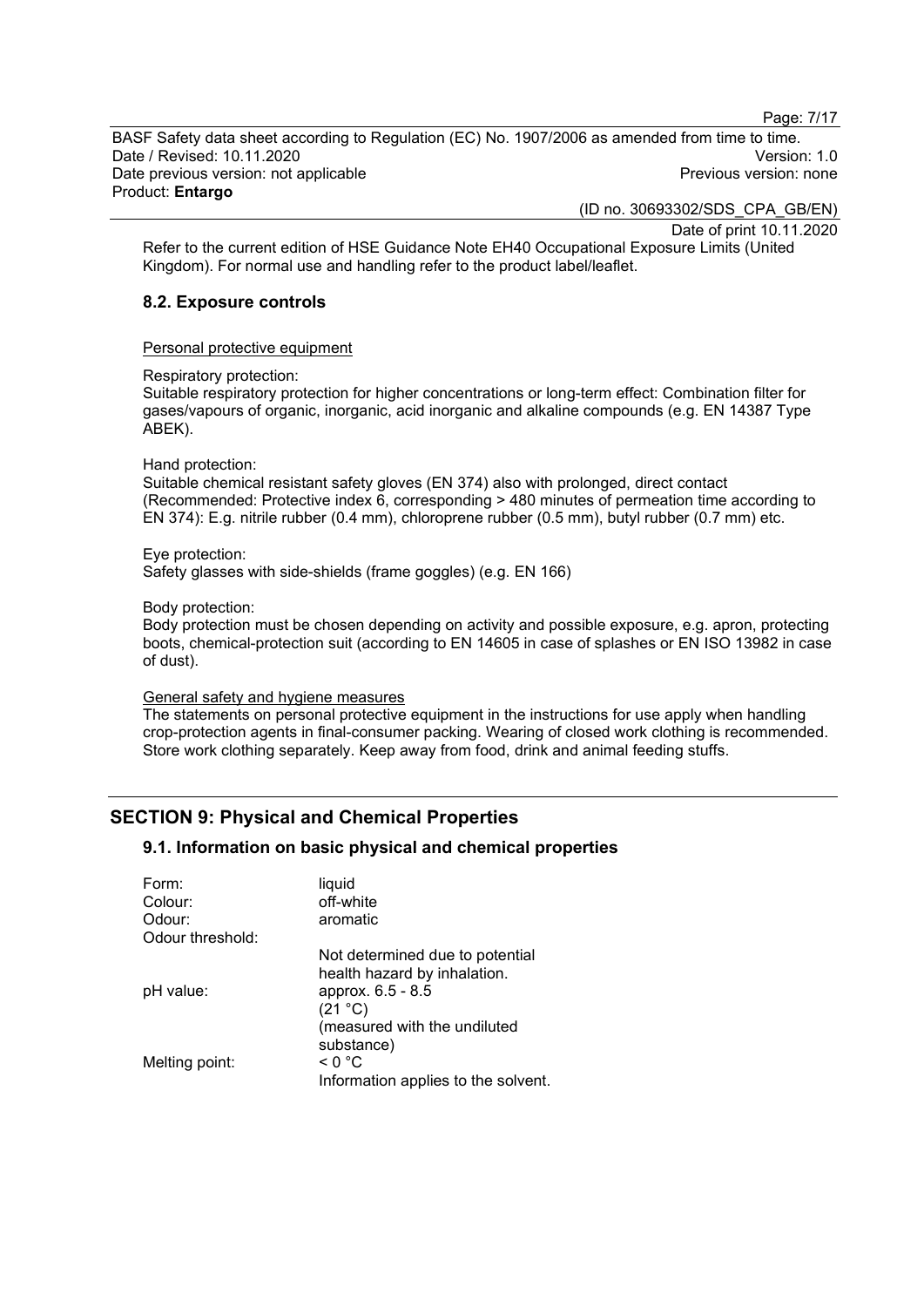Page: 8/17

BASF Safety data sheet according to Regulation (EC) No. 1907/2006 as amended from time to time. Date / Revised: 10.11.2020<br>
Date previous version: not applicable<br>
Date previous version: not applicable<br>
Date previous version: none Date previous version: not applicable Product: **Entargo**

(ID no. 30693302/SDS\_CPA\_GB/EN)

Date of print 10.11.2020

|                                                     |                                                                        | Date of print TU.TT.2        |
|-----------------------------------------------------|------------------------------------------------------------------------|------------------------------|
| boiling temperature:                                | approx. 100 °C                                                         |                              |
|                                                     | (1,013 hPa)                                                            |                              |
|                                                     | Information applies to the solvent.                                    |                              |
| Flash point:                                        |                                                                        |                              |
|                                                     | No flash point - Measurement made                                      |                              |
|                                                     | up to the boiling point.                                               |                              |
| Evaporation rate:                                   |                                                                        |                              |
|                                                     | not applicable                                                         |                              |
| Flammability:                                       | not highly flammable                                                   | (Directive 92/69/EEC, A.12)  |
| Lower explosion limit:                              |                                                                        |                              |
|                                                     | As a result of our experience with this                                |                              |
|                                                     | product and our knowledge of its                                       |                              |
|                                                     | composition we do not expect any                                       |                              |
|                                                     | hazard as long as the product is used                                  |                              |
|                                                     | appropriately and in accordance with<br>the intended use.              |                              |
|                                                     |                                                                        |                              |
| Upper explosion limit:                              | As a result of our experience with this                                |                              |
|                                                     | product and our knowledge of its                                       |                              |
|                                                     | composition we do not expect any                                       |                              |
|                                                     | hazard as long as the product is used                                  |                              |
|                                                     | appropriately and in accordance with                                   |                              |
|                                                     | the intended use.                                                      |                              |
| Ignition temperature:                               | >650 °C                                                                | (Directive 92/69/EEC, A.15)  |
| Vapour pressure:                                    |                                                                        |                              |
|                                                     | The product has not been tested.                                       |                              |
| Density:                                            | approx. 1.18 g/cm3                                                     |                              |
|                                                     | (20 °C)                                                                |                              |
| Relative vapour density (air):                      |                                                                        |                              |
|                                                     | not applicable                                                         |                              |
| Solubility in water:                                | dispersible                                                            |                              |
| Partitioning coefficient n-octanol/water (log Kow): |                                                                        |                              |
|                                                     | The statements are based on the                                        |                              |
|                                                     | properties of the individual                                           |                              |
|                                                     | components.                                                            |                              |
| Information on: boscalid (iso), water moist         |                                                                        |                              |
|                                                     | Partitioning coefficient n-octanol/water (log Kow):<br>2.96            | (OECD Guideline 117)         |
|                                                     | $(21 \degree C)$                                                       |                              |
|                                                     | Thermal decomposition: 185 °C, 320 kJ/kg, (DSC (OECD 113))             |                              |
|                                                     | (onset temperature)                                                    |                              |
|                                                     | Not a substance liable to self-decomposition according to UN transport |                              |
|                                                     | regulations, class 4.1.                                                |                              |
| Viscosity, dynamic:                                 | approx. 101 mPa.s                                                      |                              |
|                                                     | (20 °C, 100 1/s)                                                       |                              |
| Explosion hazard:                                   | not explosive                                                          | (Directive 92/69/EEC, A.14)  |
| Fire promoting properties:                          | not fire-propagating                                                   | (Directive 2004/73/EC, A.21) |
|                                                     |                                                                        |                              |

## **9.2. Other information**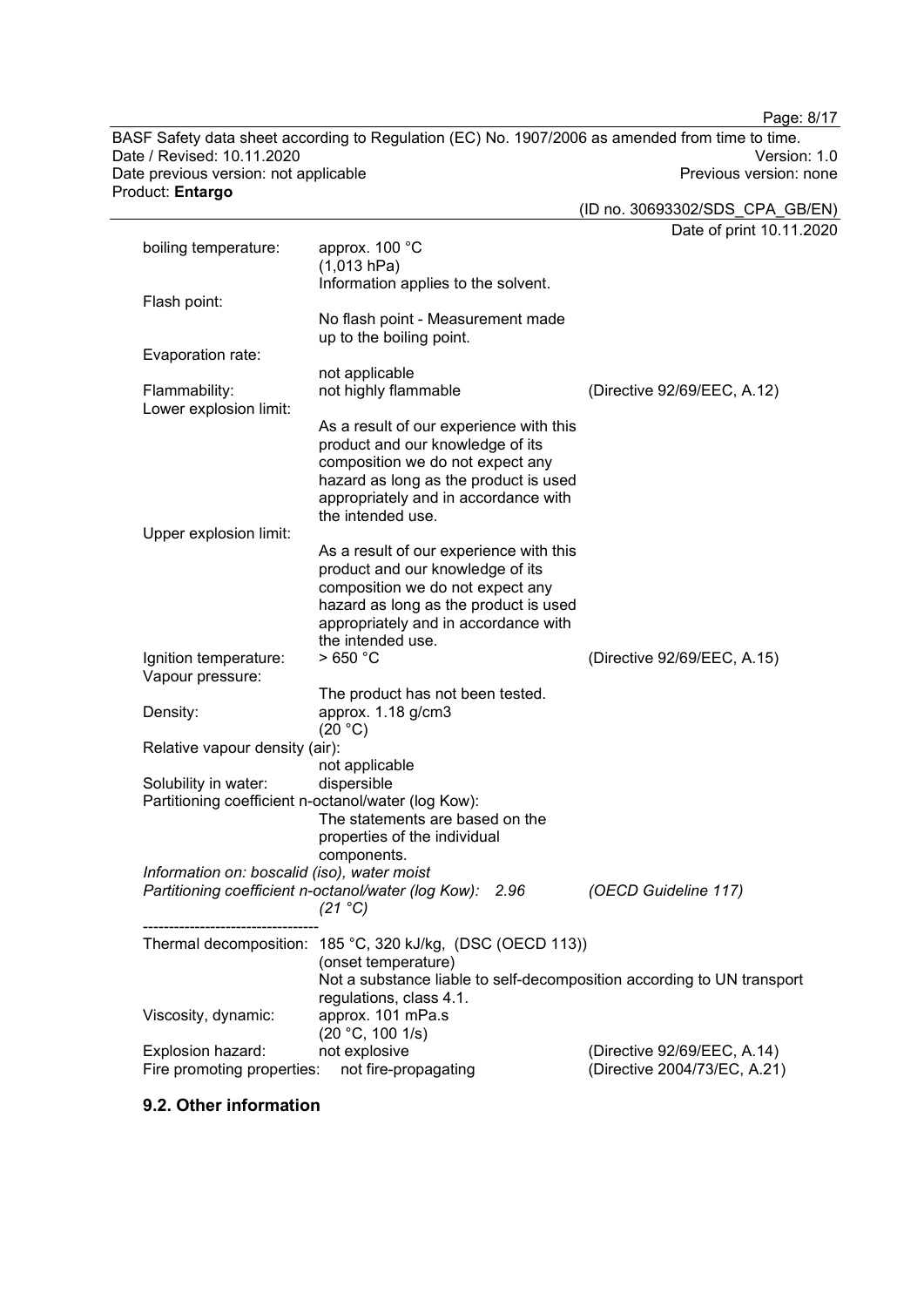Page: 9/17

BASF Safety data sheet according to Regulation (EC) No. 1907/2006 as amended from time to time. Date / Revised: 10.11.2020<br>Date previous version: not applicable  $\qquad \qquad$  Previous version: none Date previous version: not applicable Product: **Entargo**

(ID no. 30693302/SDS\_CPA\_GB/EN)

Date of print 10.11.2020

SADT:  $> 75 \degree C$ 

Heat accumulation / Dewar 500 ml (SADT, UN-Test H.4, 28.4.4)

## **SECTION 10: Stability and Reactivity**

### **10.1. Reactivity**

No hazardous reactions if stored and handled as prescribed/indicated.

## **10.2. Chemical stability**

The product is stable if stored and handled as prescribed/indicated.

### **10.3. Possibility of hazardous reactions**

No hazardous reactions if stored and handled as prescribed/indicated.

## **10.4. Conditions to avoid**

See SDS section 7 - Handling and storage.

## **10.5. Incompatible materials**

Substances to avoid: strong acids, strong bases, strong oxidizing agents

## **10.6. Hazardous decomposition products**

Hazardous decomposition products: No hazardous decomposition products if stored and handled as prescribed/indicated.

## **SECTION 11: Toxicological Information**

## **11.1. Information on toxicological effects**

Acute toxicity

Assessment of acute toxicity: Virtually nontoxic after a single skin contact. Virtually nontoxic by inhalation. Virtually nontoxic after a single ingestion.

Experimental/calculated data: LD50 rat (oral): > 2,000 mg/kg No mortality was observed.

LC50 rat (by inhalation): > 3.25 mg/l 4 h (OECD Guideline 403)

LD50 rat (dermal): > 5,000 mg/kg (OECD Guideline 402)

Irritation

Assessment of irritating effects: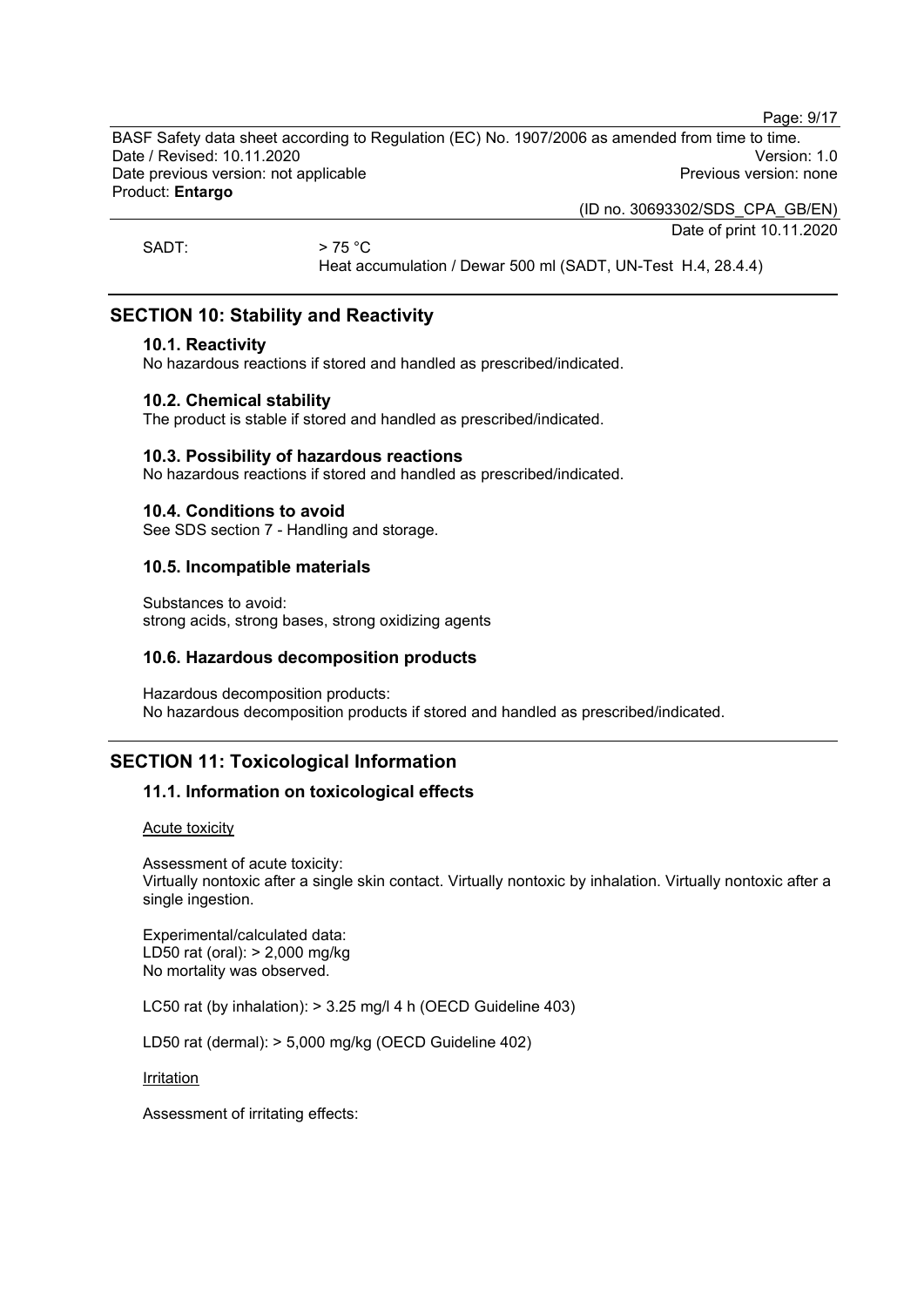BASF Safety data sheet according to Regulation (EC) No. 1907/2006 as amended from time to time. Date / Revised: 10.11.2020<br>Date previous version: not applicable  $\qquad \qquad$   $\qquad \qquad$  Previous version: none Date previous version: not applicable Product: **Entargo**

(ID no. 30693302/SDS\_CPA\_GB/EN)

Date of print 10.11.2020

Page: 10/17

Not irritating to the eyes. Not irritating to the skin.

Experimental/calculated data: Skin corrosion/irritation rabbit: non-irritant (OECD Guideline 404)

Serious eye damage/irritation rabbit: non-irritant (OECD Guideline 405)

#### Respiratory/Skin sensitization

Assessment of sensitization:

The product has not been tested. The statement has been derived from the properties of the individual components. Sensitization after skin contact possible.

*Information on: 2-methylisothiazol-3(2H)-one Experimental/calculated data: guinea pig: skin sensitizing (OECD Guideline 406)* ----------------------------------

#### Germ cell mutagenicity

Assessment of mutagenicity:

The product has not been tested. The statement has been derived from the properties of the individual components. Mutagenicity tests revealed no genotoxic potential.

#### **Carcinogenicity**

Assessment of carcinogenicity: The product has not been tested. The statement has been derived from the properties of the individual components.

#### *Information on: boscalid (iso), water moist*

*Assessment of carcinogenicity:*

*In long-term studies in rats the substance induced thyroid tumors. The effect is caused by an animal specific mechanism that has no human counter part. In long-term studies in mice in which the substance was given by feed, a carcinogenic effect was not observed.*

#### Reproductive toxicity

----------------------------------

Assessment of reproduction toxicity: The product has not been tested. The statement has been derived from the properties of the individual components. The results of animal studies gave no indication of a fertility impairing effect.

#### Developmental toxicity

Assessment of teratogenicity:

The product has not been tested. The statement has been derived from the properties of the individual components. Animal studies gave no indication of a developmental toxic effect at doses that were not toxic to the parental animals.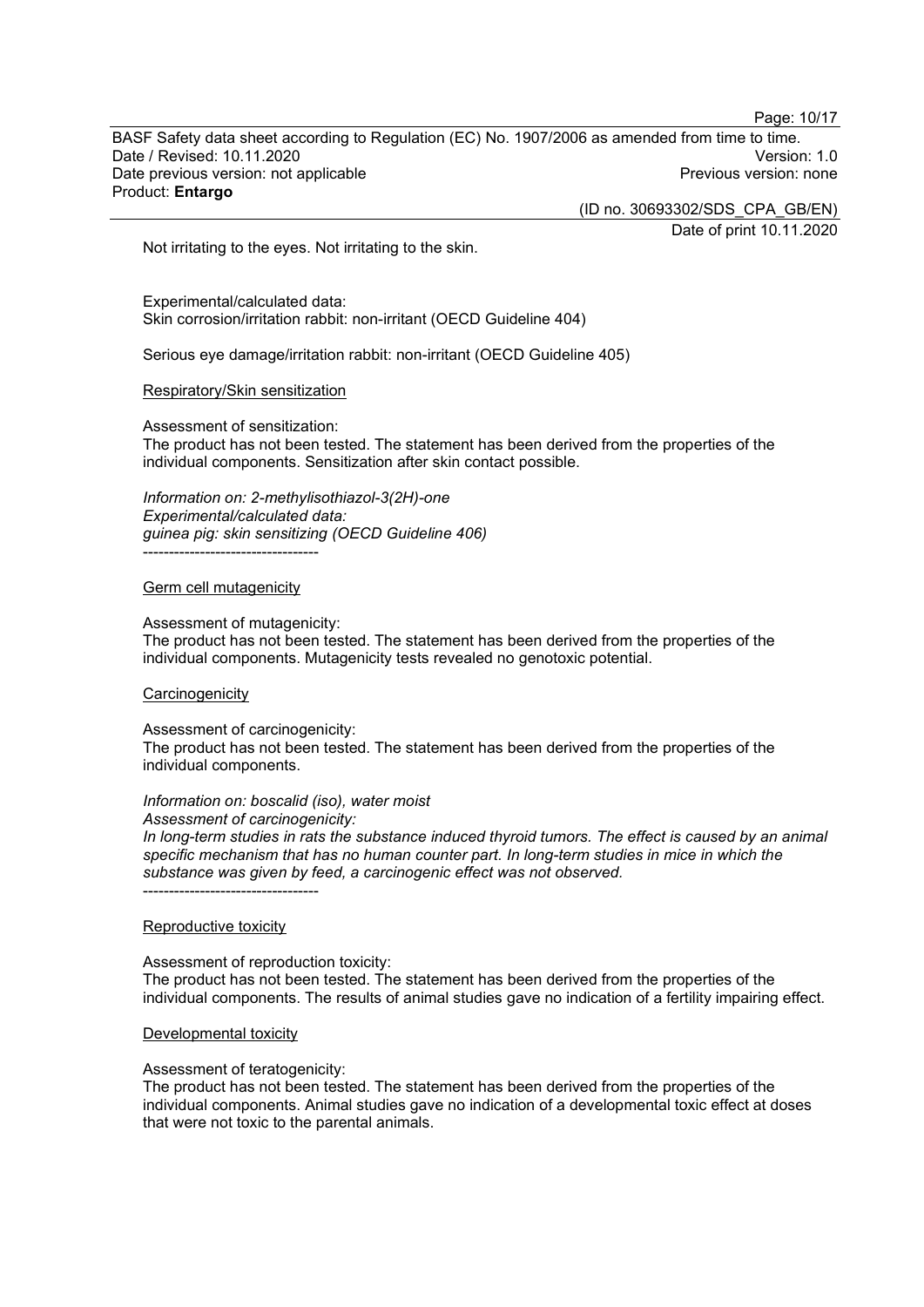Page: 11/17

BASF Safety data sheet according to Regulation (EC) No. 1907/2006 as amended from time to time. Date / Revised: 10.11.2020<br>Date previous version: not applicable  $\qquad \qquad$   $\qquad \qquad$  Previous version: none Date previous version: not applicable Product: **Entargo**

(ID no. 30693302/SDS\_CPA\_GB/EN)

Date of print 10.11.2020

#### Specific target organ toxicity (single exposure)

Assessment of STOT single: Based on the available information there is no specific target organ toxicity to be expected after a single exposure.

Remarks: The product has not been tested. The statement has been derived from the properties of the individual components.

Repeated dose toxicity and Specific target organ toxicity (repeated exposure)

Assessment of repeated dose toxicity: The product has not been tested. The statement has been derived from the properties of the individual components.

*Information on: boscalid (iso), water moist Assessment of repeated dose toxicity: Adaptive effects were observed after repeated exposure in animal studies.* ----------------------------------

#### Aspiration hazard

No aspiration hazard expected. The product has not been tested. The statement has been derived from the properties of the individual components.

#### Other relevant toxicity information

Misuse can be harmful to health.

### **SECTION 12: Ecological Information**

#### **12.1. Toxicity**

Assessment of aquatic toxicity: Toxic to aquatic life with long lasting effects.

Toxicity to fish: LC50 (96 h) > 100 mg/l, Oncorhynchus mykiss

Aquatic invertebrates: EC50 (48 h) 41.8 mg/l, Daphnia magna

Aquatic plants: EC50 (96 h) 6.94 mg/l (growth rate), Pseudokirchneriella subcapitata

EC10 (72 h) 2.41 mg/l (growth rate), Pseudokirchneriella subcapitata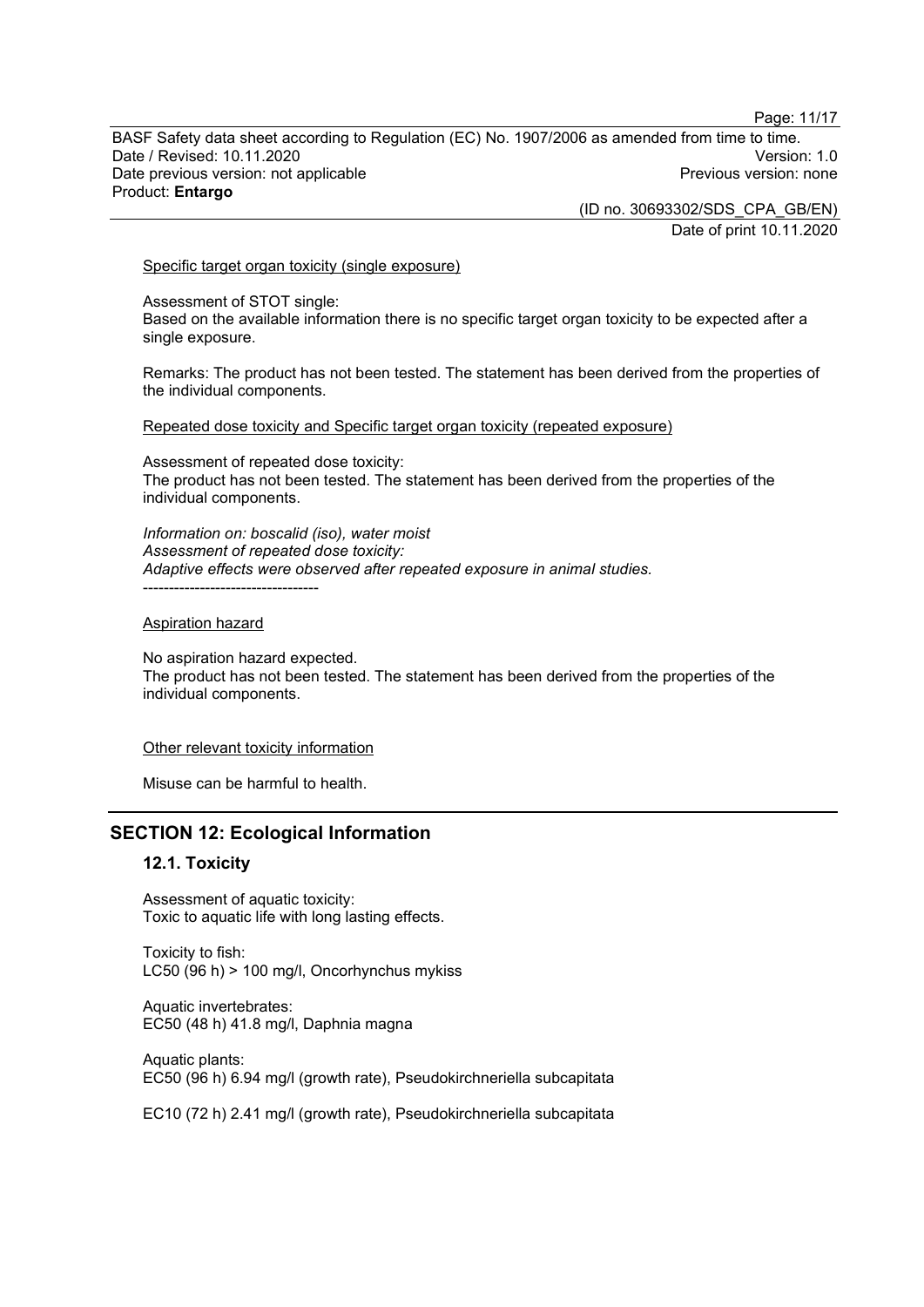Page: 12/17

BASF Safety data sheet according to Regulation (EC) No. 1907/2006 as amended from time to time. Date / Revised: 10.11.2020<br>Date previous version: not applicable  $\qquad \qquad$   $\qquad \qquad$  Previous version: none Date previous version: not applicable Product: **Entargo**

> (ID no. 30693302/SDS\_CPA\_GB/EN) Date of print 10.11.2020

## **12.2. Persistence and degradability**

Assessment biodegradation and elimination (H2O): The product has not been tested. The statement has been derived from the properties of the individual components.

*Information on: boscalid (iso), water moist Assessment biodegradation and elimination (H2O): Not readily biodegradable (by OECD criteria).* ----------------------------------

## **12.3. Bioaccumulative potential**

Assessment bioaccumulation potential: The product has not been tested. The statement has been derived from the properties of the individual components.

*Information on: boscalid (iso), water moist Bioaccumulation potential:*

*Bioconcentration factor (BCF): 57 - 70 (28 d), Oncorhynchus mykiss Does not accumulate in organisms.*

----------------------------------

## **12.4. Mobility in soil**

Assessment transport between environmental compartments: Adsorption in soil: The product has not been tested. The statement has been derived from the properties of the individual components.

*Information on: boscalid (iso), water moist Assessment transport between environmental compartments: Adsorption in soil: Following exposure to soil, adsorption to solid soil particles is probable, therefore contamination of groundwater is not expected.* ----------------------------------

## **12.5. Results of PBT and vPvB assessment**

The product does not contain a substance fulfilling the PBT (persistent/bioaccumulative/toxic) criteria or the vPvB (very persistent/very bioaccumulative) criteria.

## **12.6. Other adverse effects**

The product does not contain substances that are listed in Regulation (EC) 1005/2009 on substances that deplete the ozone layer.

## **12.7. Additional information**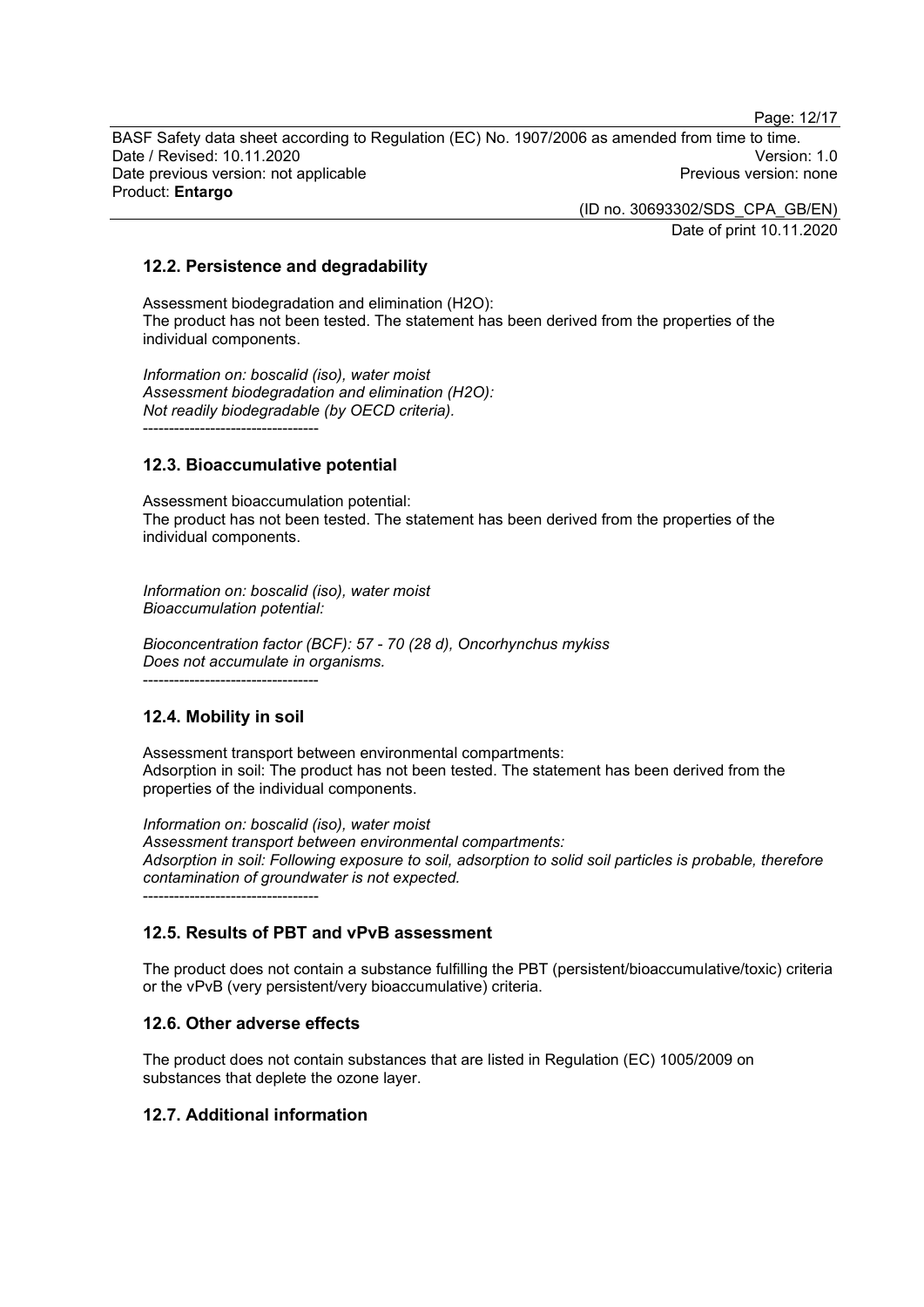BASF Safety data sheet according to Regulation (EC) No. 1907/2006 as amended from time to time. Date / Revised: 10.11.2020<br>
Date previous version: not applicable<br>
Date previous version: not applicable<br>
Date previous version: none Date previous version: not applicable Product: **Entargo**

(ID no. 30693302/SDS\_CPA\_GB/EN)

Date of print 10.11.2020

Page: 13/17

Other ecotoxicological advice: Do not discharge product into the environment without control.

## **SECTION 13: Disposal Considerations**

## **13.1. Waste treatment methods**

Must be disposed of or incinerated in accordance with local regulations.

The UK Environmental Protection (Duty of Care) Regulations (EP) and amendments should be noted (United Kingdom).

This product and any uncleaned containers must be disposed of as hazardous waste in accordance with the 2005 Hazardous Waste Regulations and amendments (United Kingdom)

Contaminated packaging:

Contaminated packaging should be emptied as far as possible and disposed of in the same manner as the substance/product.

## **SECTION 14: Transport Information**

## **Land transport**

ADR

| UN number<br>UN proper shipping name:<br>Transport hazard class(es):<br>Packing group:<br>Environmental hazards:<br>Special precautions for<br>user: | UN3082<br>ENVIRONMENTALLY HAZARDOUS SUBSTANCE, LIQUID,<br>N.O.S. (contains BOSCALID)<br>9, EHSM<br>Ш<br>yes<br>None known |
|------------------------------------------------------------------------------------------------------------------------------------------------------|---------------------------------------------------------------------------------------------------------------------------|
| <b>RID</b>                                                                                                                                           |                                                                                                                           |
| UN number<br>UN proper shipping name:                                                                                                                | <b>UN3082</b><br>ENVIRONMENTALLY HAZARDOUS SUBSTANCE, LIQUID,<br>N.O.S. (contains BOSCALID)                               |
| Transport hazard class(es):<br>Packing group:<br>Environmental hazards:<br>Special precautions for<br>user:                                          | 9, EHSM<br>$\mathbf{III}$<br><b>ves</b><br>None known                                                                     |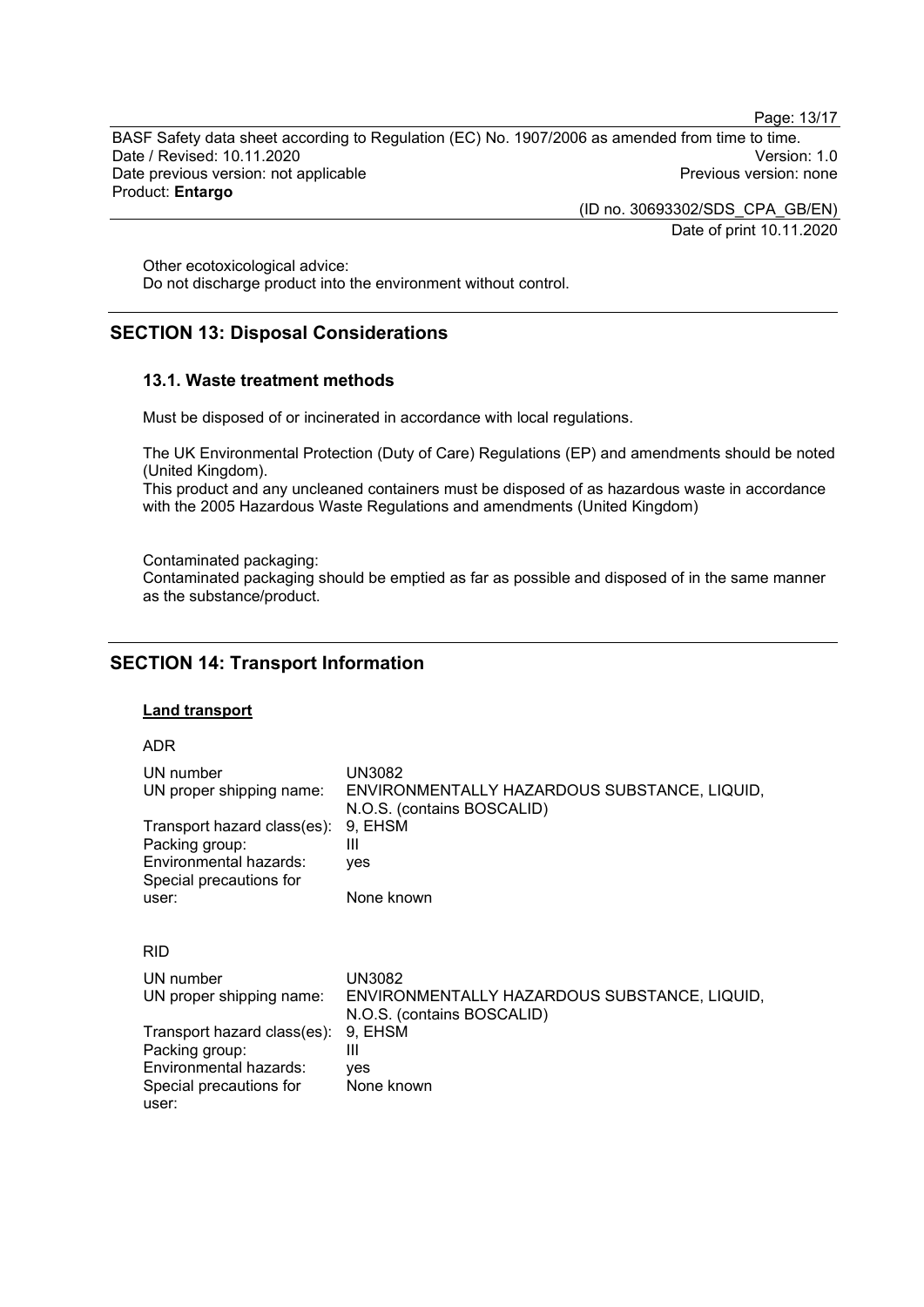Page: 14/17

BASF Safety data sheet according to Regulation (EC) No. 1907/2006 as amended from time to time. Date / Revised: 10.11.2020<br>
Date previous version: not applicable<br>
Date previous version: not applicable<br>
Date previous version: none Date previous version: not applicable Product: **Entargo**

(ID no. 30693302/SDS\_CPA\_GB/EN)

Date of print 10.11.2020

## **Inland waterway transport**

ADN

| UN number                           | UN3082                                       |
|-------------------------------------|----------------------------------------------|
| UN proper shipping name:            | ENVIRONMENTALLY HAZARDOUS SUBSTANCE, LIQUID, |
|                                     | N.O.S. (contains BOSCALID)                   |
| Transport hazard class(es): 9, EHSM |                                              |
| Packing group:                      | Ш                                            |
| Environmental hazards:              | ves                                          |
| Special precautions for             | None known                                   |
| user:                               |                                              |

Transport in inland waterway vessel Not evaluated

## **Sea transport**

#### IMDG

| UN number:<br>UN proper shipping name: | UN 3082<br>ENVIRONMENTALLY HAZARDOUS SUBSTANCE, LIQUID,<br>N.O.S. (contains BOSCALID) |
|----------------------------------------|---------------------------------------------------------------------------------------|
| Transport hazard class(es): 9, EHSM    |                                                                                       |
| Packing group:                         | Ш                                                                                     |
| Environmental hazards:                 | ves                                                                                   |
|                                        | Marine pollutant: YES                                                                 |
| Special precautions for<br>user:       | None known                                                                            |

### **Air transport**

IATA/ICAO

| UN number:                          | UN 3082                                      |
|-------------------------------------|----------------------------------------------|
| UN proper shipping name:            | ENVIRONMENTALLY HAZARDOUS SUBSTANCE, LIQUID, |
|                                     | N.O.S. (contains BOSCALID)                   |
| Transport hazard class(es): 9, EHSM |                                              |
| Packing group:                      |                                              |
| Environmental hazards:              | ves                                          |
| Special precautions for             | None known                                   |
| user:                               |                                              |

### **14.1. UN number**

See corresponding entries for "UN number" for the respective regulations in the tables above.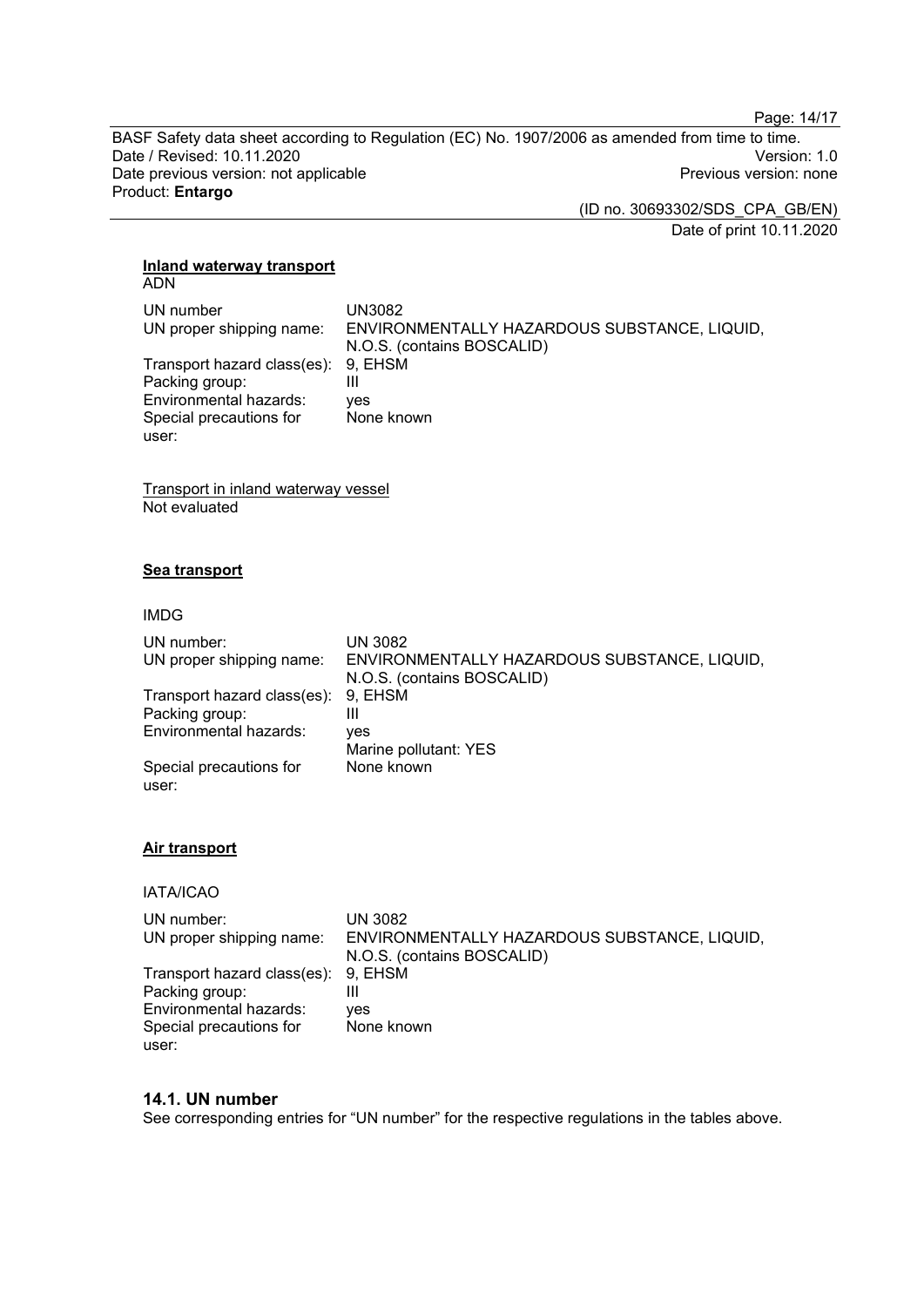Page: 15/17

BASF Safety data sheet according to Regulation (EC) No. 1907/2006 as amended from time to time. Date / Revised: 10.11.2020<br>Date previous version: not applicable  $\qquad \qquad$   $\qquad \qquad$  Previous version: none Date previous version: not applicable Product: **Entargo**

> (ID no. 30693302/SDS\_CPA\_GB/EN) Date of print 10.11.2020

## **14.2. UN proper shipping name**

See corresponding entries for "UN proper shipping name" for the respective regulations in the tables above.

### **14.3. Transport hazard class(es)**

See corresponding entries for "Transport hazard class(es)" for the respective regulations in the tables above.

#### **14.4. Packing group**

See corresponding entries for "Packing group" for the respective regulations in the tables above.

## **14.5. Environmental hazards**

See corresponding entries for "Environmental hazards" for the respective regulations in the tables above.

### **14.6. Special precautions for user**

See corresponding entries for "Special precautions for user" for the respective regulations in the tables above.

### **14.7. Transport in bulk according to Annex II of MARPOL and the IBC Code**

| Not evaluated |
|---------------|
| Not evaluated |
| Not evaluated |
| Not evaluated |
| Not evaluated |
|               |

### **Further information**

Product may be shipped as non-hazardous in suitable packages containing a net quantity of 5 L or less under the provisions of various regulatory agencies: ADR, RID, ADN: Special Provision 375; IMDG: 2.10.2.7; IATA: A197; TDG: Special Provision 99(2); 49CFR: §171.4 (c) (2).

This product is subject to the most recent edition of "The Carriage of Dangerous Goods and Use of Transportable Pressure Equipment Regulations" and their amendments (United Kingdom).

## **SECTION 15: Regulatory Information**

### **15.1. Safety, health and environmental regulations/legislation specific for the substance or mixture**

#### Prohibitions, Restrictions and Authorizations

Annex XVII of Regulation (EC) No 1907/2006: Number on List: 3 Restrictions of Regulation (EC) No 1907/2006, Annex XVII, do not apply for the intended use(s) of the product given in this SDS.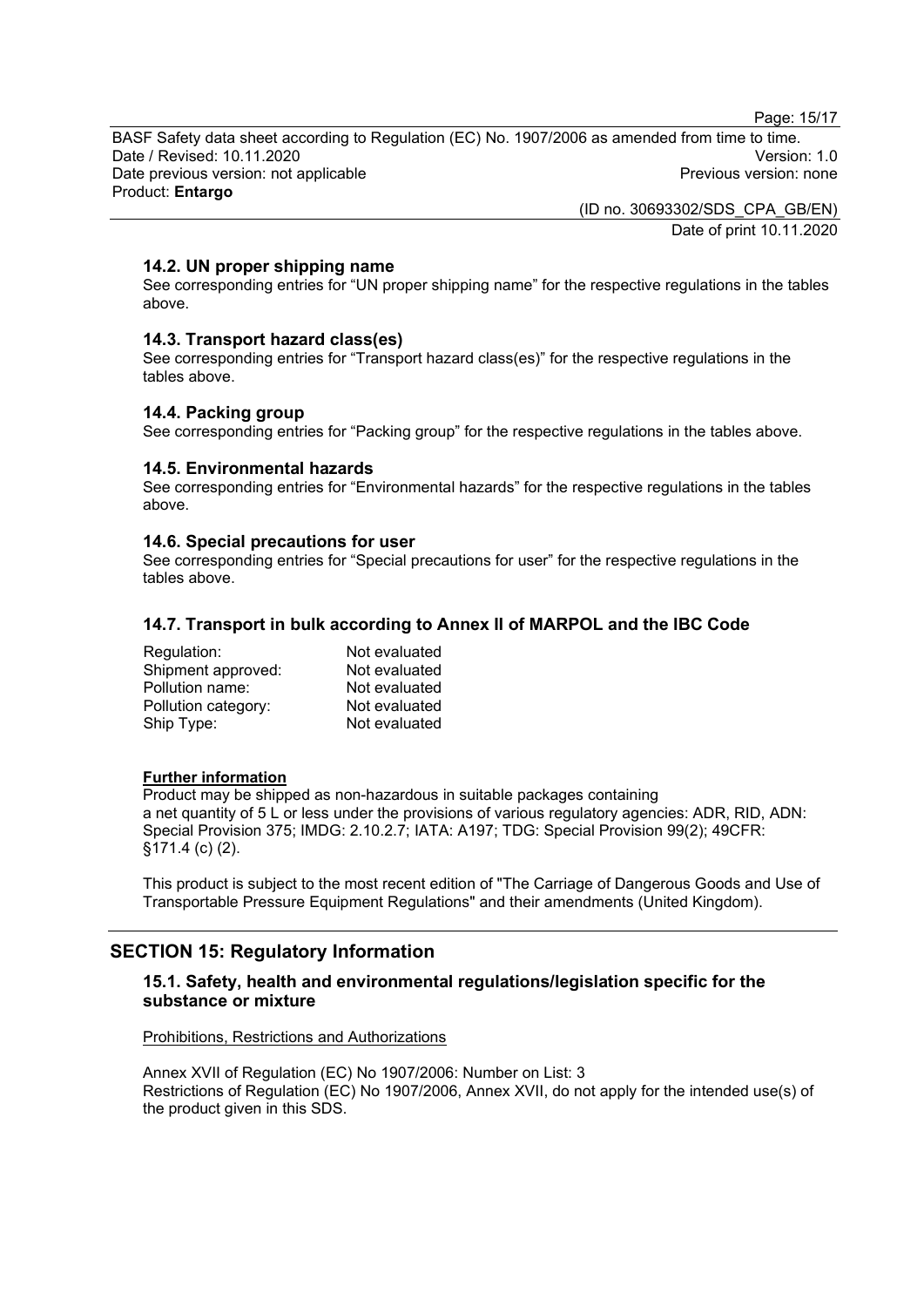Page: 16/17

BASF Safety data sheet according to Regulation (EC) No. 1907/2006 as amended from time to time. Date / Revised: 10.11.2020<br>Date previous version: not applicable  $\qquad \qquad$  Previous version: none Date previous version: not applicable Product: **Entargo**

(ID no. 30693302/SDS\_CPA\_GB/EN)

Date of print 10.11.2020

Directive 2012/18/EU - Control of Major Accident Hazards involving dangerous substances (EU): List entry in regulation: E2

This product is classified under the European CLP Regulation. (United Kingdom) The data should be considered when making any assessment under the Control of Substances Hazardous to Health Regulations (COSHH), and related guidance, for example, 'COSHH Essentials' (United Kingdom).

This product may be subject to the Control of Major Accident Hazards Regulations (COMAH), and amendments if specific threshold tonnages are exceeded (United Kingdom).

### **15.2. Chemical Safety Assessment**

Advice on product handling can be found in sections 7 and 8 of this safety data sheet.

## **SECTION 16: Other Information**

For proper and safe use of this product, please refer to the approval conditions laid down on the product label.

| Full text of the classifications, including the hazard classes and the hazard statements, if mentioned |                                                                                              |
|--------------------------------------------------------------------------------------------------------|----------------------------------------------------------------------------------------------|
| in section 2 or 3:                                                                                     |                                                                                              |
| Skin Sens.                                                                                             | Skin sensitization                                                                           |
| Aquatic Chronic                                                                                        | Hazardous to the aquatic environment - chronic                                               |
| Eye Dam./Irrit.                                                                                        | Serious eye damage/eye irritation                                                            |
| Acute Tox.                                                                                             | Acute toxicity                                                                               |
| Skin Corr./Irrit.                                                                                      | Skin corrosion/irritation                                                                    |
| <b>Aquatic Acute</b>                                                                                   | Hazardous to the aquatic environment - acute                                                 |
| H317                                                                                                   | May cause an allergic skin reaction.                                                         |
| H411                                                                                                   | Toxic to aquatic life with long lasting effects.                                             |
| <b>EUH401</b>                                                                                          | To avoid risks to human health and the environment, comply with the<br>instructions for use. |
| H319                                                                                                   | Causes serious eye irritation.                                                               |
| H412                                                                                                   | Harmful to aquatic life with long lasting effects.                                           |
| H <sub>330</sub>                                                                                       | Fatal if inhaled.                                                                            |
| H314                                                                                                   | Causes severe skin burns and eye damage.                                                     |
| $H301 + H311$                                                                                          | Toxic if swallowed or in contact with skin                                                   |
| H400                                                                                                   | Very toxic to aquatic life.                                                                  |
| H410                                                                                                   | Very toxic to aquatic life with long lasting effects.                                        |
| EUH071                                                                                                 | Corrosive to the respiratory tract.                                                          |

### Abbreviations

ADR = The European Agreement concerning the International Carriage of Dangerous Goods by Road. ADN = The European Agreement concerning the International Carriage of Dangerous Goods by Inland waterways. ATE = Acute Toxicity Estimates. CAO = Cargo Aircraft Only. CAS = Chemical Abstract Service. CLP = Classification, Labelling and Packaging of substances and mixtures. DIN = German national organization for standardization. DNEL = Derived No Effect Level. EC50 = Effective concentration median for 50% of the population. EC = European Community. EN = European Standards. IARC = International Agency for Research on Cancer. IATA = International Air Transport Association.